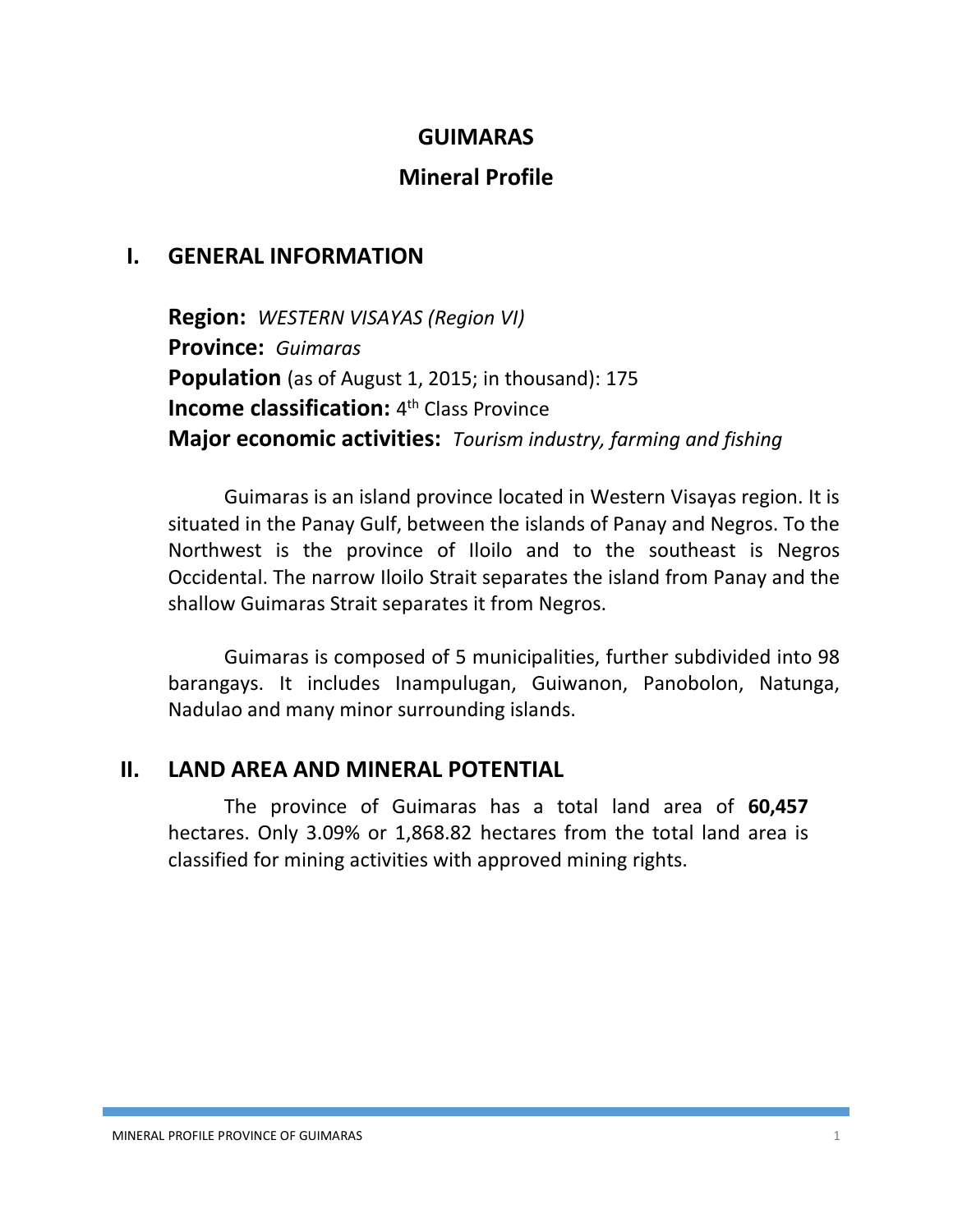

# **Number of Mining Rights Issued by National Government in Guimaras**

| <b>TYPE OF MINING RIGHT</b>                            | <b>NUMBER</b> | <b>AREA</b>    |
|--------------------------------------------------------|---------------|----------------|
| <b>Mineral Production Sharing</b><br>Agreements (MPSA) | 1             | 1,794.60 has.  |
| Mineral Processing Permit (MPP)                        | 1             | Not Applicable |
| <b>Commercial Sand and Gravel</b><br>(CSAG) Permit     | 5             | 12.94 has.     |
| Quarry Permit (QP)                                     | 22            | 61.28 has.     |
| <b>TOTAL</b>                                           | 29            | 1,868.82 has.  |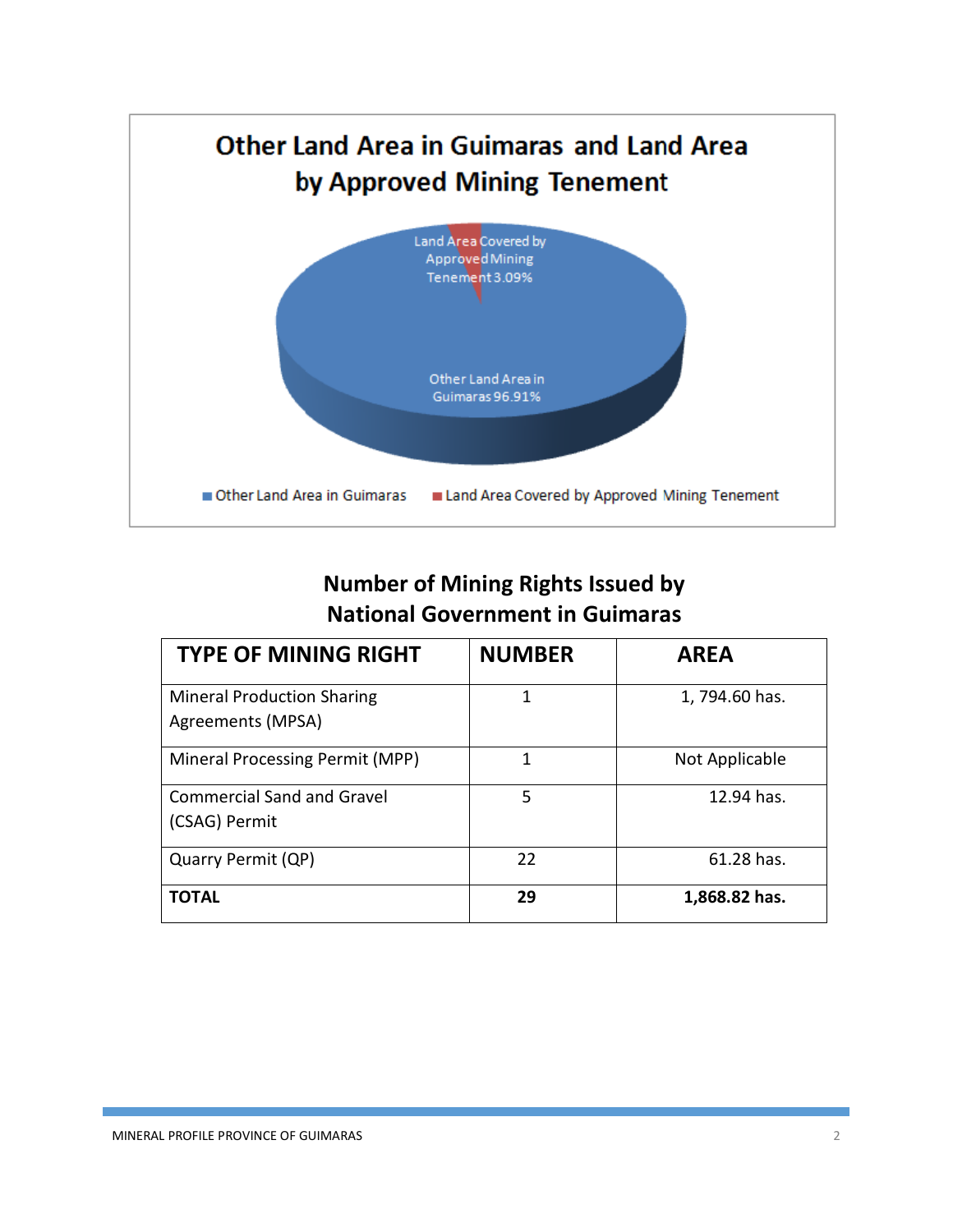### **III. MINERAL RESOURCES DEVELOPMENT PROJECTS**

# **Mining Projects/Operators/Permit Holder**

| Dorilag Cement Corporation                                                                                                                                                                       |                                                                                                                                                                                                                              |
|--------------------------------------------------------------------------------------------------------------------------------------------------------------------------------------------------|------------------------------------------------------------------------------------------------------------------------------------------------------------------------------------------------------------------------------|
| Mabini Limers and Farmers and Multi-<br><b>Purpose Cooperative (MLFMPC)</b>                                                                                                                      |                                                                                                                                                                                                                              |
| Armada, Genalyn<br>Castronuevo, Magdalena<br>Galon, Merlyn<br>Maniva, Henry<br>Tibobos, Carlito                                                                                                  |                                                                                                                                                                                                                              |
| Bautista, Michelle<br>Cabanggay, Rea Mae<br>Casumpang, Lagrimas<br>Causing, Nerio<br>Dorilag, Fe<br>Eñano, Gemma<br>Ferrer, Lilibeth<br>Flores, Ivan Vincent<br>Gabo, Gerardo<br>Gaboy, Lilibeth | Ignacio, Ma. Teresita<br>Japitana, Ely Joy<br>Lacson, Lory<br>Lopez, Elmer<br>Mabini Limers & Farmers<br><b>MPC</b><br>Nava, Moises<br>Peña, Bonifacio Mario<br>Propertech General, Inc.<br>Sajo, Noel<br>Salcedo, Genevieve |
|                                                                                                                                                                                                  | Gallos, Benedict                                                                                                                                                                                                             |

Galvez, Rolando